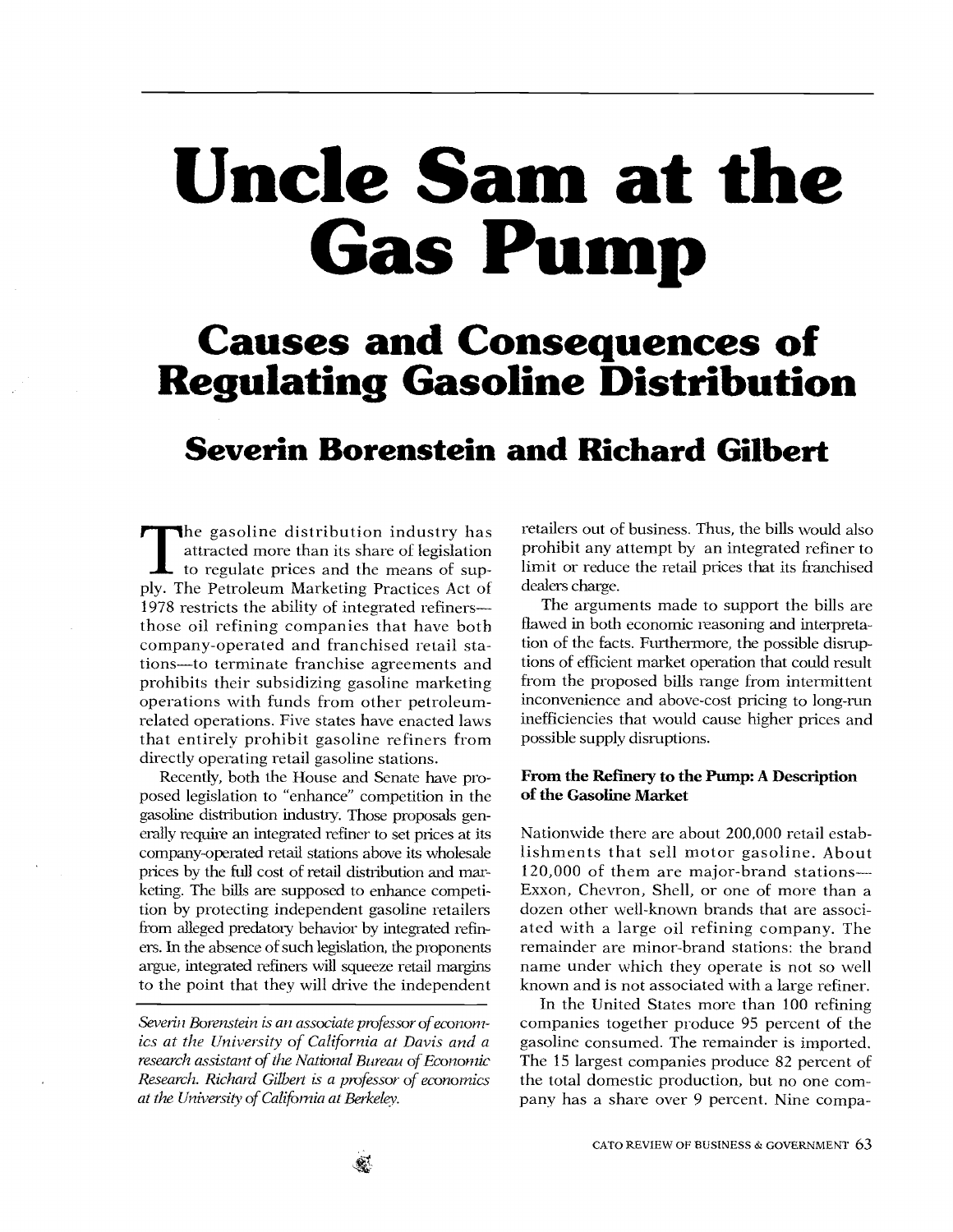

have market shares between 5 percent and 9 r nies-Shell, Chevron, Texaco, Exxon, Amoco, Mobil, BP America, Marathon, and Citgo-each percent.

nals, which are essentially large gas stations for pe Refiners depend on several distribution channels to deliver gasoline to market, as we illustrate in Figure 1. To begin with, they can sell gasoline from the refinery in bulk quantities. Industry observers closely monitor those "spot market" sales, and the industry press reports the spot prices for generic unleaded gasoline daily. Refiners distribute most of their gasoline production, usually by pipeline, to their city termigasoline delivery trucks. At the terminal, a refin-

er may sell its gasoline to an independent wholesaler (known as a "jobber") or load it onto the refiner's own trucks for delivery either to independently operated brand-name stations that are directly supplied by the refiner or, if the refiner is vertically integrated, to stations the refiner directly operates.

petroleum companies. The fully vertically inte-All of the 15 largest oil refining companies are vertically integrated down to the retail level, although none operates even half of its brandname stations directly. Figure 2 shows the breakdown of retail gasoline distribution channels from the city terminal for the major integrated grated form of distribution, where gasoline is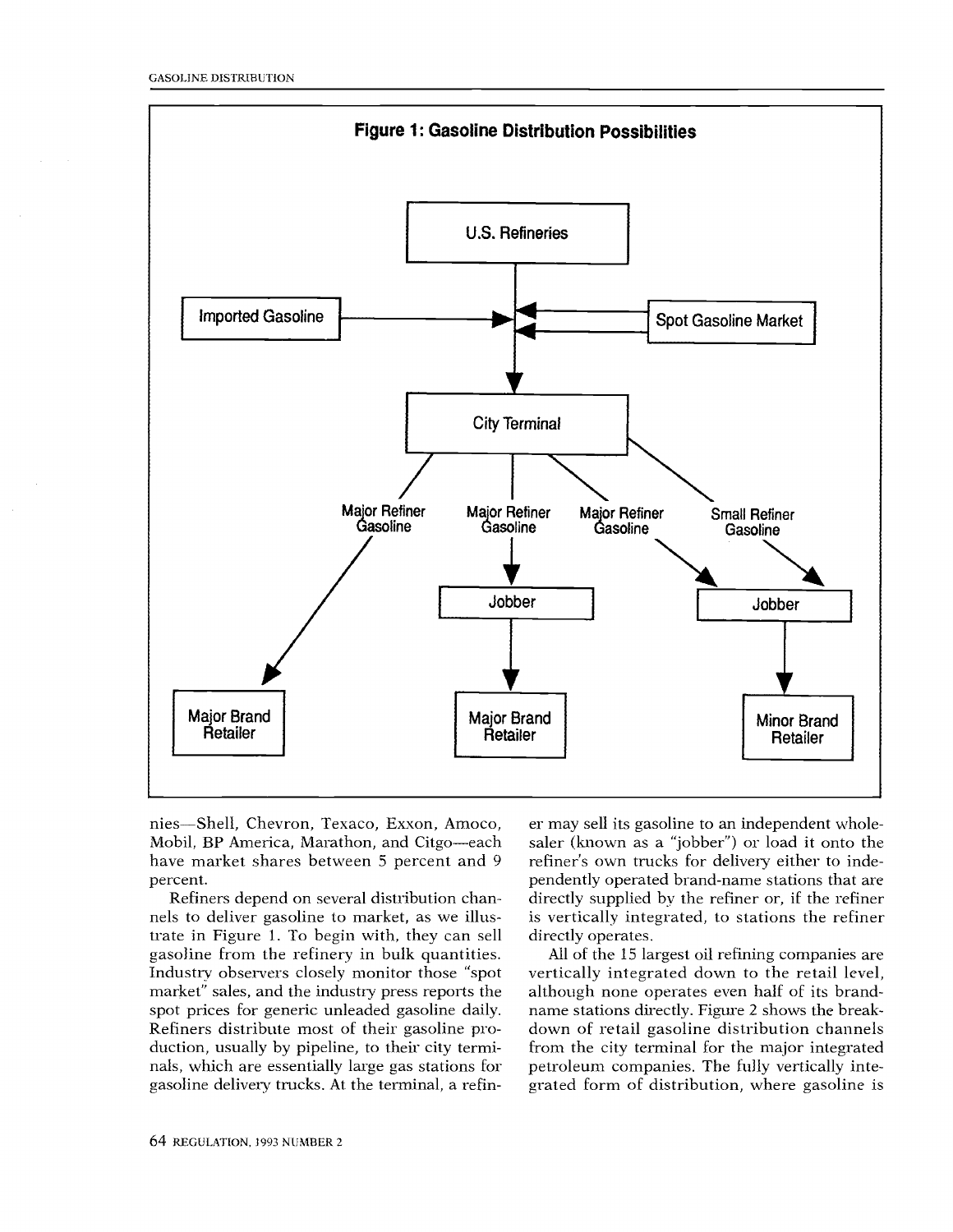refiner, accounts for 16 percent of their gasoline htm sold in a station directly operated by a major sales. About 31 percent of the gasoline sold by the majors is directly supplied—delivered by the refining company to stations that carry the refiner's brand name but are operated independently. A small proportion is sold to bulk purchasers, such as taxi fleets and auto rental companies.

how much gasoline is being sold through their for brand-name, but jobber-supplied, stations. stations that the jobber services (and may own Refiners sell the remaining supply to jobbers by e is br<br>fin- Cu<br>r by lies. di:<br>lugh sel with pe<br>py br<br>py br<br>trip pr<br>ded att<br>luct in mo<br>ded att<br>ice, mo<br>tice, mo<br>heir fol A substantial share, nowever, is sold imodernies.<br>minor-brand stations that are not affiliated with per a major refiner. That is, a jobber might buy ares at the terminal. The majority of that gasoline is then resold through stations that carry the refiner's brand name but are owned by a jobber or by an independent retailer that the jobber supplies. A substantial share, however, is sold through gasoline from a Shell terminal not just to supply Shell stations, but also to supply the Quiktrip or operate). A refiner permits such use provided that its name is not used to sell the product through those outlets. Because of that practice, however, refiners are never completely certain

Some refiners are not vertically integrated and have no brand-name stations. They there-

major integrated refiners require that all gaso-<br>line retailed under their brand name be purp s<br>s<br>e<br>...it  $\mathbf{l}$ enu<br>rati<br>n th<br>n th orand gasoline stations, for example<br>Cumberland Farms, Quiktrip, or Thrifty. fore sell virtually all of their output in the spot market or to independent jobbers at city terminals. Tosco Corporation, for instance, has 25 city terminals and is about the 30th largest refining company in the country. But there are no service stations that bear its name. The major integrated refiners require that all gasochased from them, so gasoline sold at a terminal by other refiners must be resold through minorbrand gasoline stations, for example,

resell through both brand-affiliated and minoral<br>r- ə,<br>of y, ə- n<br>rselling some gasoline through major-brand indesening some gasomne through major-brand inde-<br>pendents, and selling some to jobbers, who then Why do major refiners use mixed systems of distribution-operating some stations directly, brand independent stations? The reasons are practical, legal, and historical.

more of the financial responsibility and reward<br>on the outlet operator. Thus it reduces the need The franchising approach has the same attraction that it has in the fast-food and other industries: it allows the parent company to put more of the financial responsibility and reward for centralized monitoring and allows the parent company to tap sources of capital that would otherwise not be available. Most of the jobberoperated or jobber-supplied stations were built

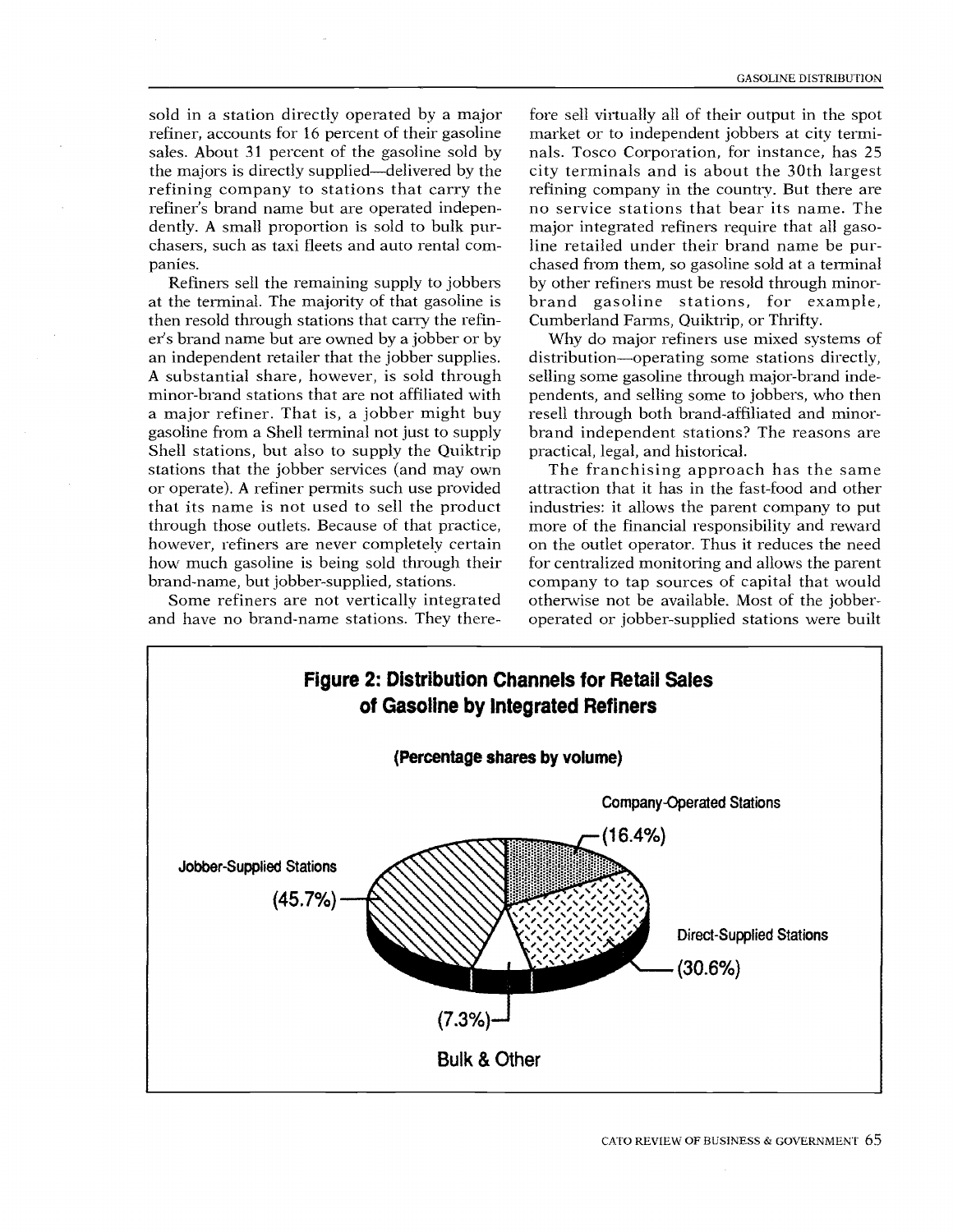owned by the refiner, but are leased to an operadecades ago without any financial participation from the major refiner with which the station is affiliated. Independently operated stations that are directly supplied by the refiner are typically tor who bears the profit and loss from the station's business. Local ownership also increases the support the business is likely to get from the local community because of personal relationships with the owner.

Selling gasoline through an independent downstream company also has significant drawbacks. The most important of those is the lack of direct company control over retail prices, which leads to a problem of "double marginalization." When the downstream retailer imposes a high margin on the product, the resulting decrease in volume harms the upstream refining company by reducing the quantity sold and the profits earned by the refiner from its own margin. The law prohibits refiners from setting retail prices at their independent major-brand dealers. With incentive programs a refiner can still encourage low retail prices by giving volume discounts to its name-brand independent dealers, but the

When the downstream retailer imposes a high margin on the product, the resulting decrease in volume harms the upstream refining company by reducing the quantity sold and the profits earned by the refiner from its own margin.

would ban such discounts. Independent dealers to bills currently under consideration in Congress may also have less incentive to maintain the brand-name reputation. They may cut corners on service or cleanliness to increase short-run profits. Those problems are reduced when the refiner owns the downstream distribution outlets-but at the cost of increased monitoring and capital requirements.

tors carry different weights in different locations ga The pros and cons of each arrangement lead to a mixed distribution system, because the facand retail configurations. If a station offers auto maintenance and repair, for instance, the cost of centralized decisionmaking and employee monitoring can be prohibitive, because the repair ser-

vice is idiosyncratic and difficult to routinize. In general, when the tasks of the station attendants are simpler and more easily monitored-such as running a cash register or stocking shelves of a convenience store-the arguments for company operation of the station are more likely to prevail.

Lastly, when a major refiner finds itself with sufficient product, it may also sell gasoline for resale in minor-brand stations---without permitting any reference to the major's name. That approach has none of the costs of integration or brand-name independent dealers, but it also offers none of the return to participating in the downstream retail market.

p. within all the conductions of the conduction of the conduction of the conduction of the conduction of the conduction of the conduction of the conduction of the conduction of the conduction of the conduction of the condu "°.3 operating some outlets directly is also common Using a mix of distribution channels is common in retailing. In cases of franchised retail distribution, it is common for the manufacturer to own some outlets itself. McDonald's franchises most of its outlets, but directly operates 28 percent, which is slightly below average for the fast-food industry as a whole. The practice of in the convenience store and hotel industries. Similarly, many producers of consumer goods--such as groceries—sell their product both under their own brand name and to other companies for resale under minor-brand names.

#### The Decline of the Independent Major-Brand Dealer

epl<br>ioi<br>*i*e: associated with a major-brand refiner. operate self-service gasoline pumps as a secondary The gasoline distribution industry has gone through dramatic changes in the past two decades. The traditional neighborhood service station with full-service gasoline sales and auto repair bays is no longer the dominant gasoline retailing configuration. Two types of gasoline retailers have emerged to replace it: "pumper" stations that have a dozen or more self-service gas pumps operated by a single cashier, possibly with a small convenience store or car wash attached, and convenience stores that also revenue source. The latter arrangement is less often

have grown from a negligible share of retail vol-Both of the growing retail configurations have coincided with the nearly complete transformation from full-service to self-service retail gasoline delivery. Self-service gasoline sales ume in the early 1970s to 83 percent in 1990. One study of metropolitan areas found that pumper stations now constitute more than one-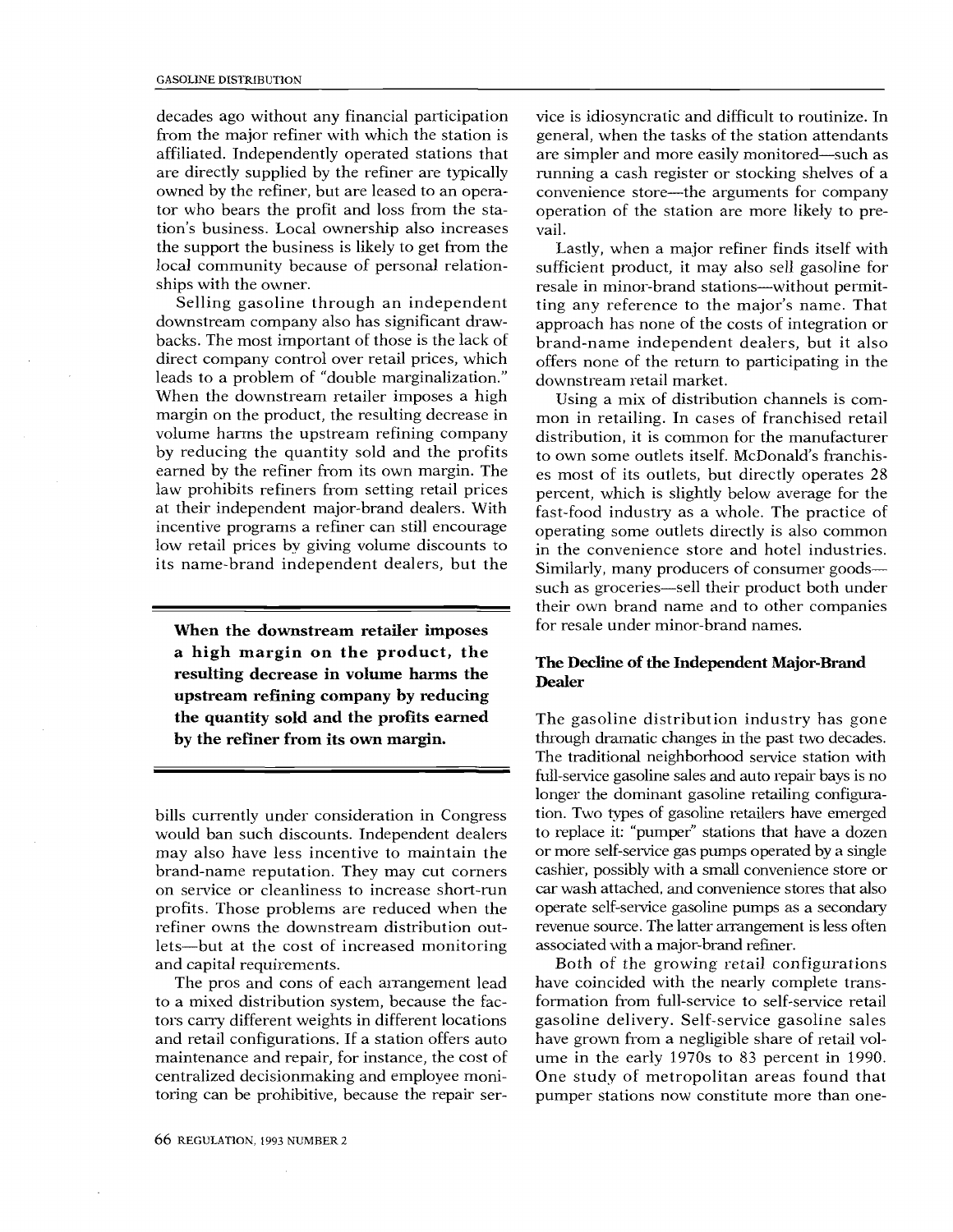uted through other businesses for which gasostation and repair garage is ending.<br>The traditional stations are losing out dica *inough* other oushesses for which guso<br>line is not the primary product, such as car<br>washes and garages. Those numbers overstate<br>the importance of pumpers—owing to the urban focus of the survey--but they still show clearly .., third of all stations and just over half of all retail  $\qquad$  ta t e o s s s il i s a d r ket in both outlets and volume. Convenience su outlets but sell only about one-tenth of all gaso-'S.. CAS gasoline volume. Service stations with repair bays—the dominant retail form until the early 1980s-are down to nearly one-third of the marstores that also sell gasoline as a secondary revenue source now constitute about one-fifth of all line volume. The remaining volume is distribwashes and garages. Those numbers overstate the importance of pumpers—owing to the urban that the day of the traditional full-service gas

- bili profit in genus de la traite state in first unit ling -cam ono moo offering repair and maintenance services fell fr gh<br>.th l gance<br>.e suy ce reptitio<br>.in we ce ations<br>.in sparr wip maintenance as well as more sophisticated les The traditional stations are losing out not just on the gasoline side, but also in the auto repair market. Newer vehicles require less routine major service than their older counterparts. In addition, stations have faced increasing competition from specialized auto service vendors, such as Jiffy Lube, for routine maintenance, and from auto parts chains for the sale of oil, tires, windshield wipers, and other replacement parts. Overall, the proportion of gasoline retailers from nearly 70 percent in 1978 to about 40 percent in 1986.

n.<br>Explores the state of the state of the state of the state of the state of the state of the state of the state of the state of the state of the state of the state of the state of the state of the state of the state of th rti... nan tan in menplaid e an di sy comminum per referantier de la provincia de la provincia de la provincia de la provincia de la provincia de la provincia de la provincia de la provincia de la provincia de la provincia regulations that went into effect in the past in fell dis<br>had bilt with<br>ilt with<br>ce a sta<br>disman<br>rebuild<br>t. In m<br>or oo.<br>ays.<br>provide:<br>of fash<br>te low<br>provide:<br>the strew bays.<br>finate low<br>fash portionately on the stations that had been de decade required replacement of underground by fewest environmental safeguards. Once a station As her<br>of nter<br>nter 197,<br>ns mos<br>men mer<br>men al F<br>nto ntion<br>di tion<br>in thion<br>in thion<br>in thion<br>in thion<br>in thion<br>in thion<br>in thion<br>in thion same type of gasoline retail outlet. In many ha The traditional stations-generally the old-Stringent Environ-mental Protection Agency A est—were also the ones most severely affected by changing environmental regulations. storage tanks that did not meet high environmental standards. The resulting costs fell disproaround the longest and had been built with the was to be completely disrupted and dismantled, it often made no economic sense to rebuild the cases those outlets simply disappeared or were reconstructed as pumper stations or convenience store outlets, with no service bays.

l-service facilities with repair bays. T pe<br>ep:<br>le : presence of repair bays has made refiners hesi-Historically, independent major-brand gasoume, full-service facilities with repair bays. The re line retailers have been the primary providers of a n the services that are now going out of fashion. They have been more likely to operate low-vol-

ing no-frills, self-service gasoline retailing. At tant to operate a station directly because of the high monitoring costs and the need for independent decisionmaking that is associated with the auto repair business. Minor-brand dealers pursued a different marketing strategy by pioneerthe same time, the major oil companies chose to

Between 1980 and 1990 the number of major-brand independently operated stations declined by nearly 40 percent from about 180,000 to 110,000.

less discretionary and easier to monitor. operate most of their pumper stations directly, because the labor required at such stations is

"P as st c\_ic\_in p!<br>"C\_ic\_in p! retailing has given way to high-volume, low-serated stations of the major brands grew gradually independent dealers have taken the biggest hit. Thus, as low-volume, high-service gasoline vice delivery configurations, the major-brand The numbers bear this out: between 1980 and 1990 the number of major-brand independently operated stations declined by nearly 40 percent from about 180,000 to 110,000. Company-operduring that time-from about 8,000 to about 11,000.

^71 by the refiner more than doubled between 1982 major-brand stations are not known.) Over the independent stations that are directly supplied As explained above, volumes for jobber-supplied b p n<br>a.a.id p at p increased only moderately, from 114,000 to<br>120,000 gallons per month. same time period, the average volume at a com-.,, declined from about 90,000 to about 40,000. The major-brand independents that have disappeared are typically the lowest-volume sellers. Average monthly volume among major-brand and 1990-from 27,000 gallons to 60,000 gallons per month-as the number of such stations (These data are just for direct-supplied stations. pany-operated major-brand station has 120,000 gallons per month.

best estimates indicate that the total number of retail outlets is about the same now as in 1972— The total number of retail gasoline outlets declined in the early 1980s but has increased more recently as minor-brand dealers and convenience stores have expanded in numbers. The around 200,000-but that virtually all outlets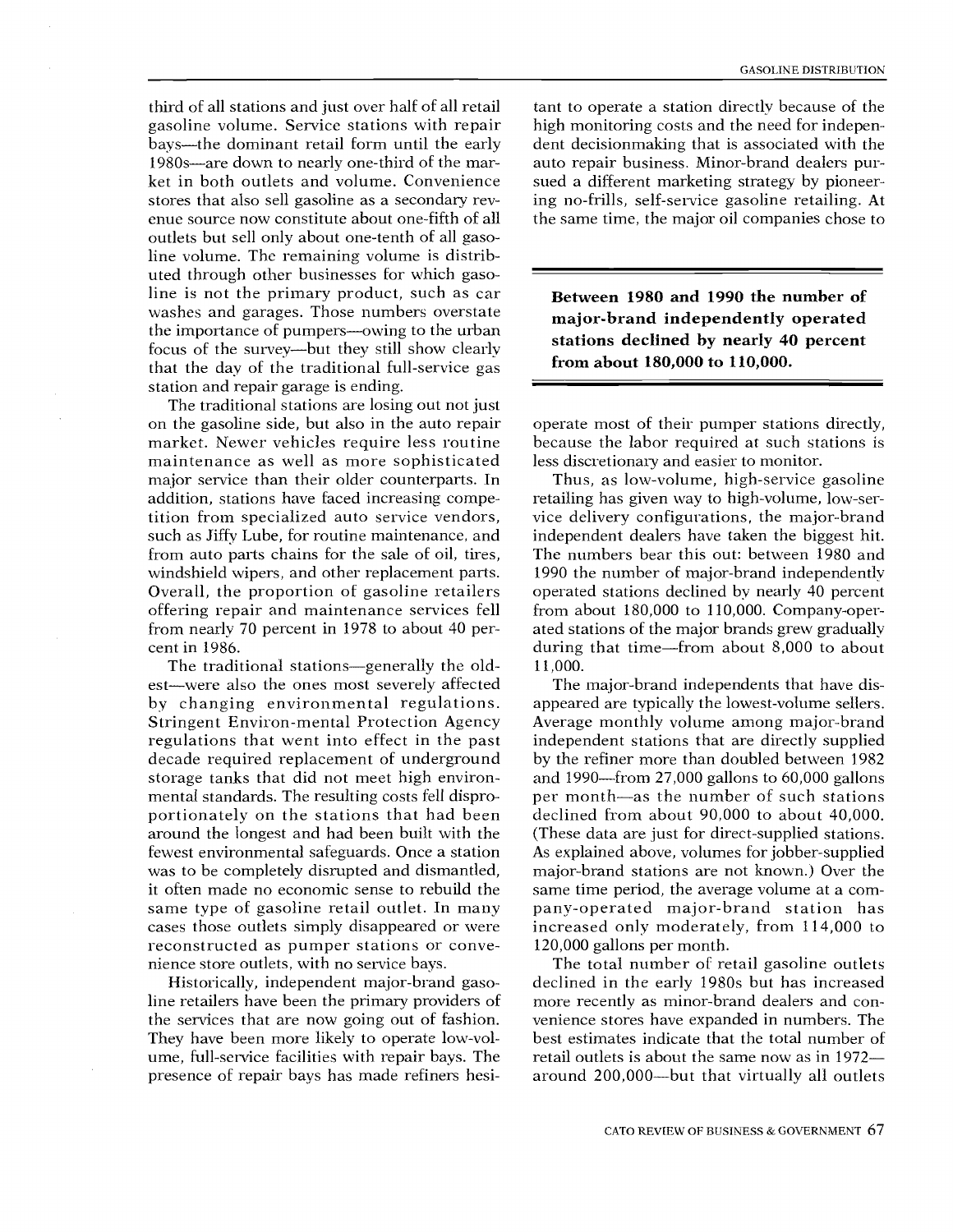sold gasoline as their primary product in 1972, while as many as half now obtain most of their revenues from other sources.

#### Accusing Big Oil

independent retailers and to monopolize the retail gra Independent dealers of major-brand gasoline have protested that the fall in their numbers is part of a conspiracy by integrated refiners to squeeze out segment of the industry with vertically integrated stations. Minor-brand marketers also have argued that retail shares of major-brand outlets are increasing in many areas and that the end result will be noncompetitive retail markets dominated by stations that the major integrated refiners control. Data are not generally available for cities, but state data are useful in states with only one major metropolitan area. In Massachusetts the top four brands constituted 63 percent of the retail outlets in 1990-up from 45 percent in 1980. In Washington, D.C., the top-four share increased from 68 percent to 86 percent, and in Rhode Island, the change was 47 percent to 83 percent. There are, however, many

#### Intrabrand as well as interbrand rivalry ensures substantial price competition at the retail level of the gasoline market.

sideline are probably omitted from the tallies.<br>More important, the numbers obscure the unclear, especially when we recognize that many for other states in which concentration declined during the 1980s, such as Minnesota, where the top-four share of outlets dropped from 58 percent to 54 percent during the 1980s, Georgia (55 percent to 47 percent), and Washington (61 percent to 59 percent). Changes in the concentration of sales are new minor-brand outlets that sell gasoline as a

More important, the numbers obscure the extent of competition in retail gasoline due to intrabrand rivalry. Although directly operated stations are increasing in number, they still represent only about 10 percent of the stations that sell the major brands. While some jobbers may operate more than one station, the number of separate suppliers of a single brand is large enough to ensure intense competition at the retail level. Even if the four largest retailers in the District of Columbia directly operate 20 percent of their stations, the four-firm retail concentration ratio in outlets is actually 17

nal prices, they are highly variable. But when we tus futionaid of the independent of the independent of the independent of  $\frac{1}{2}$  . The control of correct for inflation, they show no upward trend pus<br>ic ic m<br>wou ve ni claim of increasing market power. gh<br>e.o.e<br>' o.e.<br>' Ce.sa Thus, intrabrand as well as interbrand rivalry pendent dealers or in a high retail price for inteensures substantial price competition at the retail level of the gasoline market. Can the exercise of market power at the wholesale level explain the declining margins about which the independents complain? Market power at that level would be evidenced in a high terminal price for sales to indegrated refiners. The independents are arguing that retail prices at company-operated stations are excessively low, not excessively high. As for termirelative to crude prices during the 1980s. Recent trends in both the retail and wholesale prices integrated refiners charge are not consistent with a

tem in some circumstances, the refiner would want operated or major-brand independent stations. To h e<br>s s x;<br>a o Moreover, a refiner intent on exercising market power at the wholesale level would be interested in building market share in gasoline retailing without regard to whether that share consists of companyincrease its sales, a refiner would want to develop the most efficient system for delivering gasoline from the terminal to the consumer's vehicle. If independents were the most efficient delivery systo stick with that approach.

rie nin we<br>irc nat irc not studied en bu<br>at deep bu died in high died in the state of the state of the state of the state of the state of the state of the state of the state of the state of the state of the state of the st wa Sols primate magnetic transference in the first transference in the series of the control of the control of the control of the control of the control of the control of the control of the control of the control of the co at the converted stations. That probably happened .-t C.. C.. C.. <-+ C.. In fact, there is evidence that company-operated stations are more efficient in at least some locations. A 1983 study by Barron and Umbeck, published in the January/February 1983 issue of Regulation, showed that when Maryland prohibited integrated refiners from selling gasoline through company-operated stations, retail prices increased because independent operation was a less efficient form of distribution than company operation for those stations-either because company operation yields technical integration economies or because it eliminates double marginalization.

derived from a high market share of one firm or ,<br>w. '11'<br>in in<br>in i another reason. The degree of market power Finally, city-level market share numbers for terminal or retail sales are not good indicators of market power in the gasoline distribution industry for among a small group of firms depends largely on the speed and cost with which other firms could expand output. If a few firms sell most of the output in a market, this will imply significant market power only if a reduction in output by the dominant firms will not be quickly replaced by other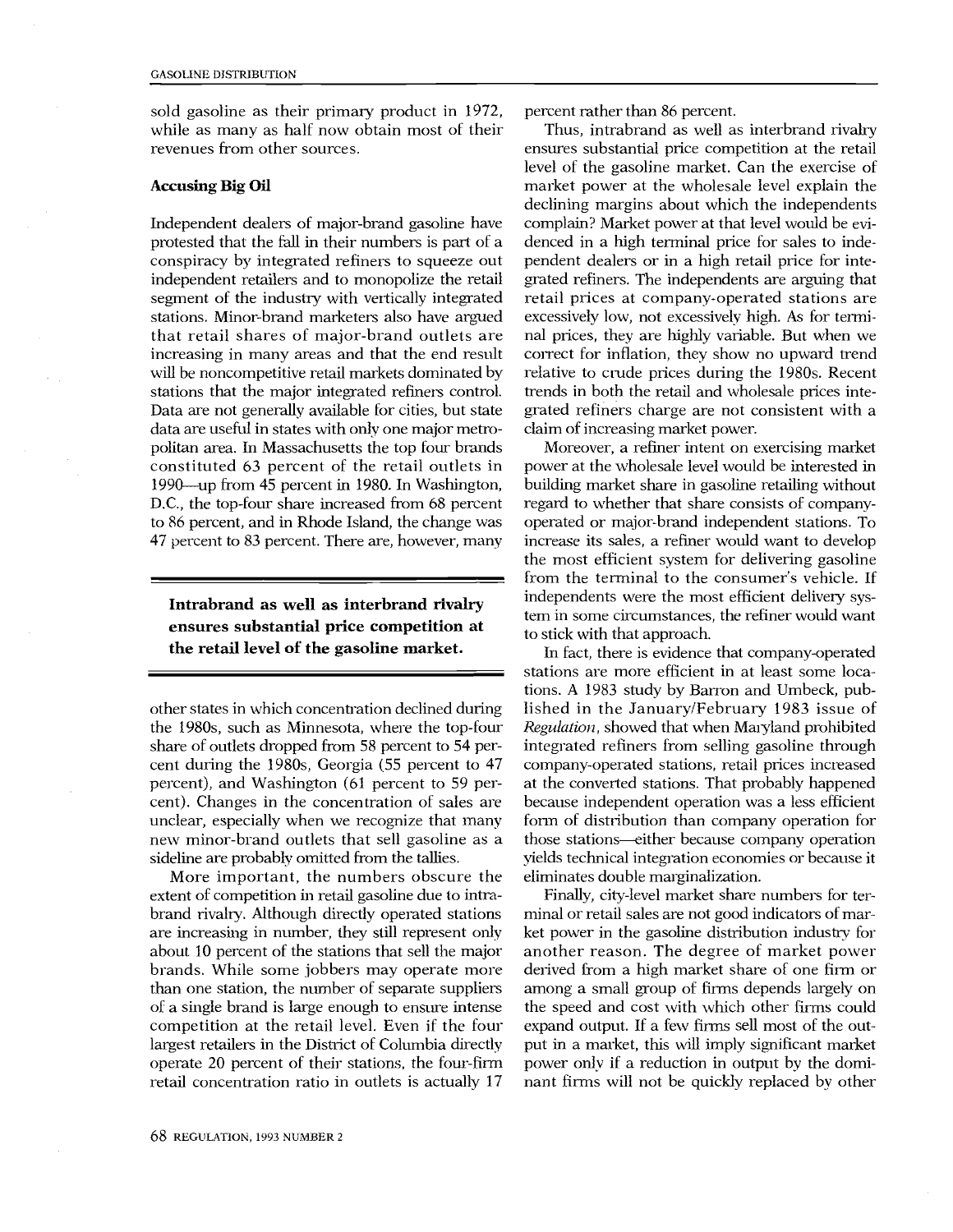ated with a single major brand that raised its tion Effect of the dominant that's supply restriction.<br>Even if 75 percent of the service stations were affilicity and tried to exercise market power by restrict-.fl would be able quickly to expand market share. nal—could quickly expand its output and offset the  $\qquad$  T firms. In most local gasoline markets one firm can expand output quickly, because it can divert volume easily from other cities. For instance, if one refiner sold 75 percent of the gasoline in a given ing its supply, another firm with a terminal at the city-or able to rent the use of a third firm's termieffect of the dominant firm's supply restriction. prices, the remaining stations with lower prices

in it e fi n w r n s<br>j .j .p pae ir y y-<br>ir y y-l-1 ee er ed court ff tij ci<br>tij ci tij ci tij v-1 u ku aa od rro future. The characteristics of gasoline retailing it still would not be sufficient to make a predatory If integrated refiners did possess market power, pricing strategy profitable. A firm that lowers prices in the hope of driving out rivals incurs losses that increase with the length and intensity of the predatory practice. The only gain from a predatory strategy is the possibility of reduced competition in the make it extremely unlikely that such a strategy would be profitable. Entry into gasoline retailing is relatively easy. Initial capital requirements are moderate, and gasoline retailing does not require scarce skills or highly specialized technology.

jobbers and dealers still represent more than 50 c re g to ave think over the ave and the system strategy worthwhile. Attempting to eliminate that ga Sales of gasoline by major-brand independent percent of all gasoline sold by the major refining companies. Those channels are likely to represent a significant proportion of major-brand gasoline distribution for the foreseeable future. If the major refiners were trying to eliminate independent major-brand dealers with a strategy of slow death by pricing slightly below cost for many years, it is unlikely that the refiners would ever be able to recoup enough profits in the future to make that channel through predatory pricing would not just be illegal, it would be unprofitable.

#### Pricing Anomalies in Gasoline Markets

distribution markets. Still, the gasoline market does or The large numbers of firms that compete at each level of the gasoline distribution industry, the relative ease of entry, and the ability to expand supply rapidly all contribute to highly competitive gasoline not adhere to the textbook model of perfect competition. Price discrimination occurs at the retail level; changes in crude oil and spot gasoline prices may not immediately translate into changes in wholesale and retail prices; and increases and

decreases in upstream prices may not be passed along to downstream markets equally quickly. Those idiosyncrasies reflect departures from the perfect competition ideal, and they have attracted the scrutiny of government officials. But they are far from evidence of anticompetitive behavior.

Price discrimination at the pump is common. Throughout most of the 1980s retail margins on leaded gasoline were substantially lower than margins on unleaded gasoline. One common explanation is that buyers of leaded gasoline were poorer

Even if 75 percent of the service stations were affiliated with a single major brand that raised its prices, the remaining stations with lower prices would be able quickly to expand market share.

ntie tarialet vialet vialet vialet vialet vialet vialet vialet vialet vialet vialet vialet vialet vialet vialet<br>tarialet vialet vialet vialet vialet vialet vialet vialet vialet vialet vialet vialet vialet vialet vialet vi cally competitive industry where location gives with the result that competitive discipline does not and were more willing to shop around for low prices, so competition for their business was more intense. Price discrimination also has been identified in the pricing of full-service gasoline sales at stations that offer both full- and self-service. Those pricing practices are consistent with a monopolistiretailers a modest amount of pricing discretion, cause prices to exactly equal cost on all products. Nonetheless, it is clear that rivalry among retailers is sufficient to limit profits and, indeed, to induce substantial exit.

Departures from the perfectly competitive pechfile as in o v r, h as wich i ,,p hi, im, tin a s ti e m c tar e = v c ai,k and e m c m s model also appear in the transmission of price changes from crude oil to wholesale and retail gasoline. The industry has been criticized for "rockets and feathers" pricing-retail gasoline prices go up quickly like rockets and down slowly like feathers. Increases in crude oil prices are fully passed along to the retail pump within four weeks on average, while decreases average closer to eight weeks. That pricing asymmetry, however, is not apparent in the terminal prices that major refiners charge. Prices at the terminal adjust both upwards and downwards in about two weeks. The difference occurs in the transmission of price changes from the terminal to the retail level, where increases pass through in two weeks on average, but decreases average five to six weeks.

The events connected with the Iraqi invasion of Kuwait in August 1990 provide a vivid demonstra-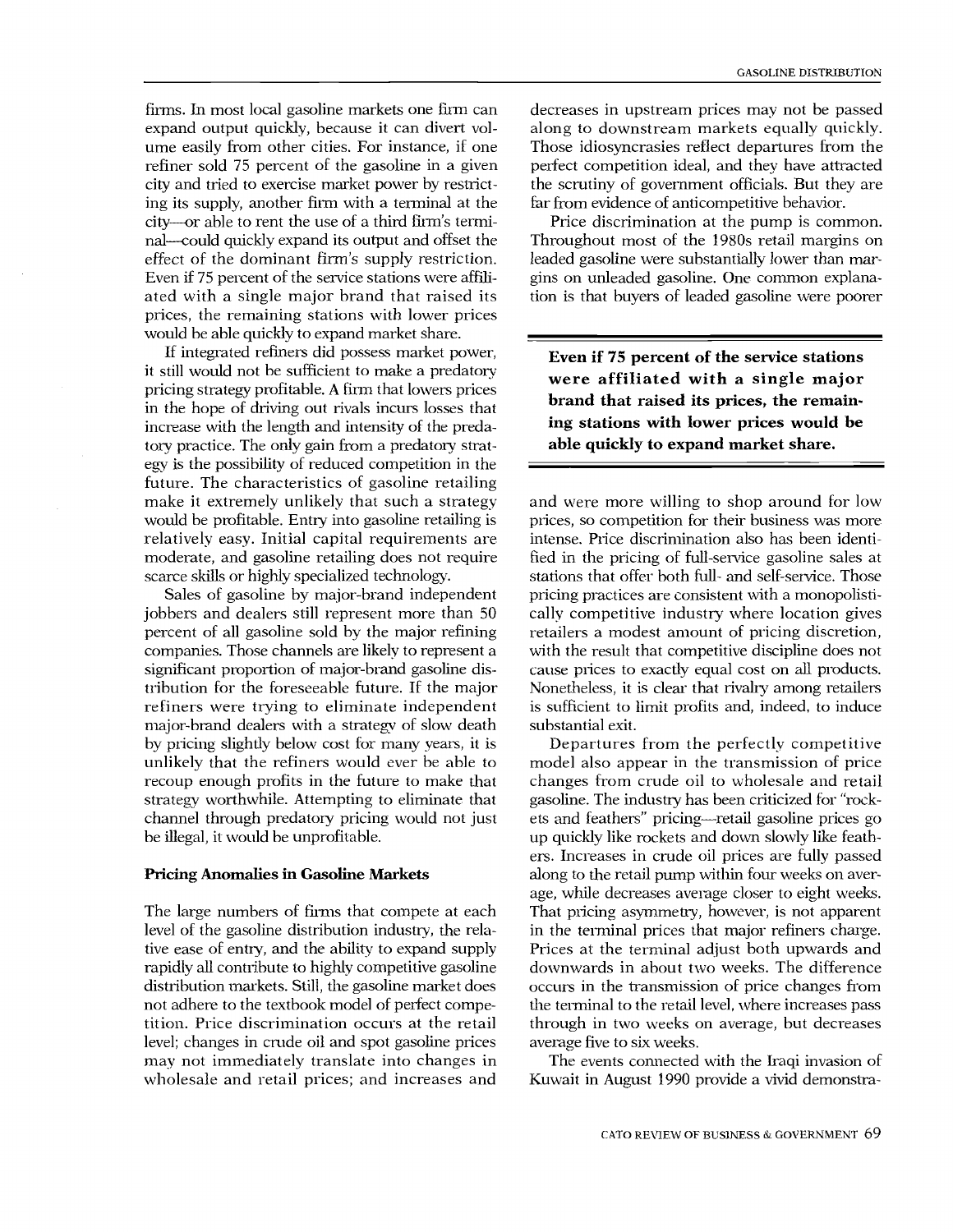

usually, but not always, the lowest prices in the competitive homogeneous good market that cor J4 vie P く O cc S cl T4 い fl ( i i as h gi data are for Fridays, and the invasion began on a qu in Figure 3 we show U.S. average gasoline prices in<br>for the last half of 1990. In the three-week period ith tion of the pricing lags that occur in the industry. In Figure 3 we show U.S. average gasoline prices starting six days before the Iraqi invasion (our price Thursday), the price of generic unleaded gasoline traded in the spot gasoline market increased by about 25 cents per gallon. Spot gasoline prices are gasoline supply chain. The quick response is typical of spot gasoline prices. They reflect trades in a very includes many buyers and sellers.

Retail gasoline prices increased by an average of 12 c The response to the Iraqi invasion also appeared fairly quickly in terminal prices. During the threeweek period, the average terminal price for gasoline from small refiners increased by about 20 cents per gallon, while major-brand terminal prices increased by an average of 17 cents. The average price rise at the pump over the period was smaller.

is typical in the industry: spot prices increase most cents per gallon, which was less than half of the increase in the spot price and about two-thirds of the wholesale price increase. Such a pattern of lags quickly, terminal prices of small refiners nearly as quickly, terminal prices of major-brand refiners somewhat more slowly, and retail prices most slowly of all.

gasoline prices should reflect the lower historical Many consumers and politicians blamed the increase in gasoline prices after the Iraqi invasion on "gouging," "profiteering," or some other noncompetitive behavior. Many argued that the price of gasoline should reflect the price of the oil from which it is made. Since the oil refined to make today's gasoline was purchased or extracted weeks ago when prices were lower, they asserted that the oil prices.

is familiar. The value of gasoline inventories By now, the economic response to this fallacy changes immediately when crude prices change,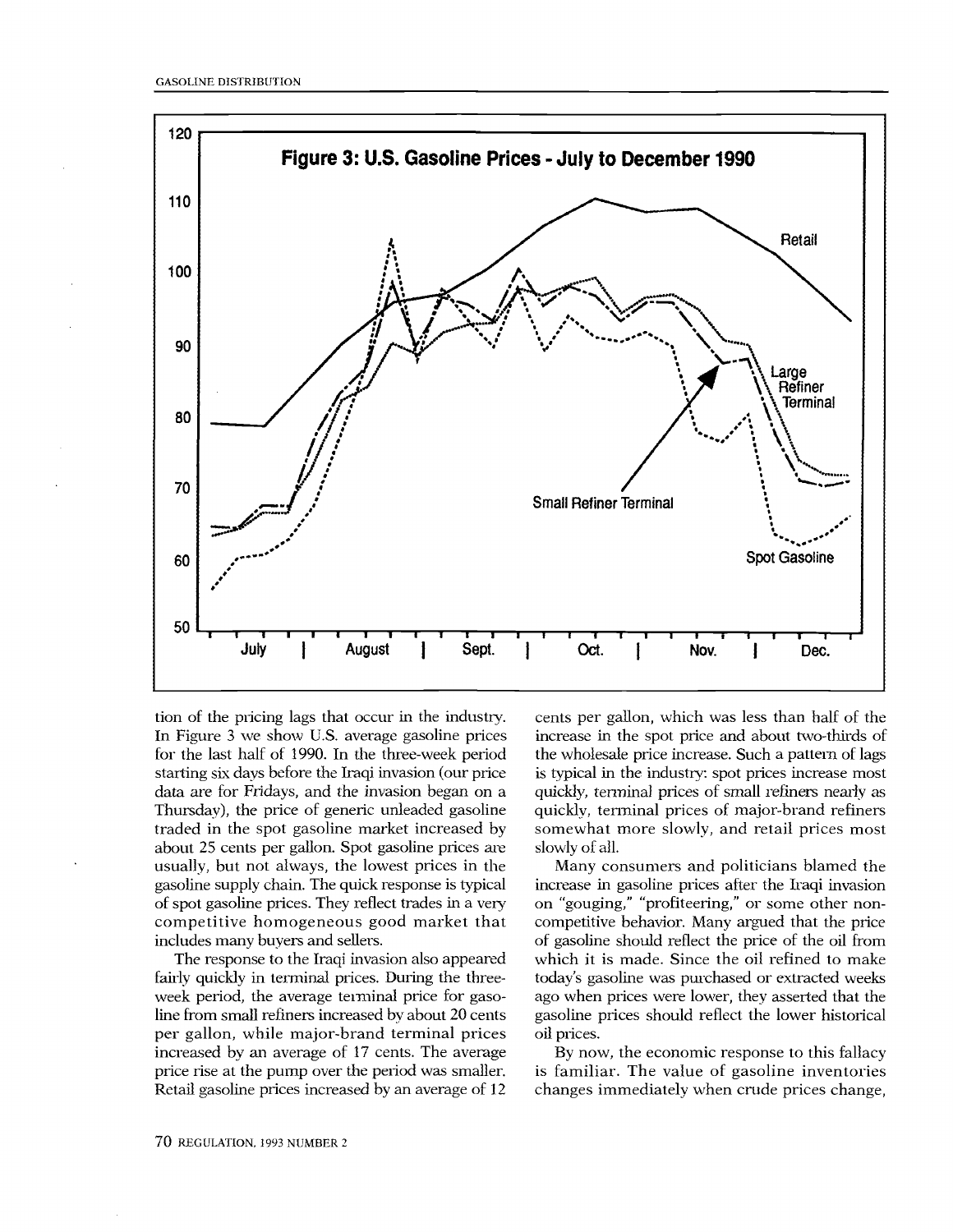house for more than it cost to build or buy is not space reserve to build or buy is not space  $\log$ di<br>g<br>! t because the marginal cost of supply determines the market price. Gasoline is produced from oil that has a market value equal to the crude oil price. As an analogy, houses sell for prices that reflect current market conditions, not necessarily the past cost of building the house. Selling a an exercise of market power.

Income prices the gasonic prices that for<br>lowed the rise in crude oil prices during the Gulf<br>War was an inevitable consequence of the high<br>level of competition in the industry. The sur-<br>prise is not that gasoline prices ad exercise of market power.<br>The sharp increase in gasoline prices that fol-War was an inevitable consequence of the high level of competition in the industry. The surprise is not that gasoline prices adjusted as quickly as they did, but rather that they did not adjust immediately.

ers. The independents argue that inversions and Iraqi invasion. For brief periods of time, unusu-Q.' Independent jobbers and retailers complained The slower reaction of retail prices to the crude oil price increase had the effect of compressing downstream margins soon after the al pricing relationships existed in some cities in which retail prices were below wholesale prices. that those instances of negative retail margins, known as "price inversions," epitomized the anticompetitive behavior of the integrated refinpersistent narrow margins are part of the integrated refiners' strategy to drive them out of the market.

Narrowed and negative margins between major-brand wholesale and retail prices coincided, however, with a more general reversal of the alignment of prices in the distribution chain. Spot gasoline was priced for a period above the average wholesale price of small refiners, which in turn was above the average wholesale price of the majors. Such a pattern is difficult to square with an attempt by the major refiners to drive independent jobbers and retailers out of business.

gasoline in spot transactions was trading at tion To more closely examine market forces at different levels of the gasoline supply chain, consider the last week of August 1990, a time of high tension in the Persian Gulf. On August 24, about \$1.05 per gallon, up from 63 cents at the end of July. In that week the terminal price of gasoline from small refiners was about 6 cents per gallon below the price of spot gasoline, and major-brand gasoline at the terminal was selling prices remained in their normal relation for an average of 9 cents below the terminal price of small refiners. In normal times the spot price of gasoline averages 6 cents below the

small-refiner gasoline prices at the terminal, which average less than a cent below the majorrefiner prices at the terminal. In August 1990 the major refiners were slower than the smaller companies to increase their terminal prices in the wake of increases in crude oil and gasoline spot prices. That relationship could not last long, however.

down at the wholesale level. In September, Chevron's sales history during that period reveals why the majors could not keep prices when Chevron was continuing to hold its terminal price below the price being charged for

Terminal prices must adjust quickly to upstream price movements, because many wholesale buyers have quite a bit of flexibility to switch to the lowest price in the wholesale or spot gasoline market.

refiners' prices. That was accomplished toward er. As a result, Chevron's branded supplies were the end of September 1990. Spot prices fell minal price to achieve at least parity with small grated oil company. It could also be brokered below prices at the terminal, and all upstream<br>prices remained in their normal relation generic supply, Chevron's sales at the terminal increased by more than 40 percent relative to one year earlier. The usual fluctuations in market demand cannot explain such a large increase. The obvious explanation is that jobbers who would normally buy from small refiners or on. the spot market were substituting major-brand product at the terminal because it was cheaper. Although the major-brand product could not be sold as Chevron gasoline in other stations, or as the gasoline of another major brand, it could be used by jobbers to supply stations that are not affiliated with a major inteback to the spot market, where prices were highbeing depleted, and Chevron was having a difficult time meeting its obligations to its own stations. The only recourse was to increase the terthrough the end of the year. Terminal sales then returned to approximately seasonal levels.

The lesson here is that the majors have little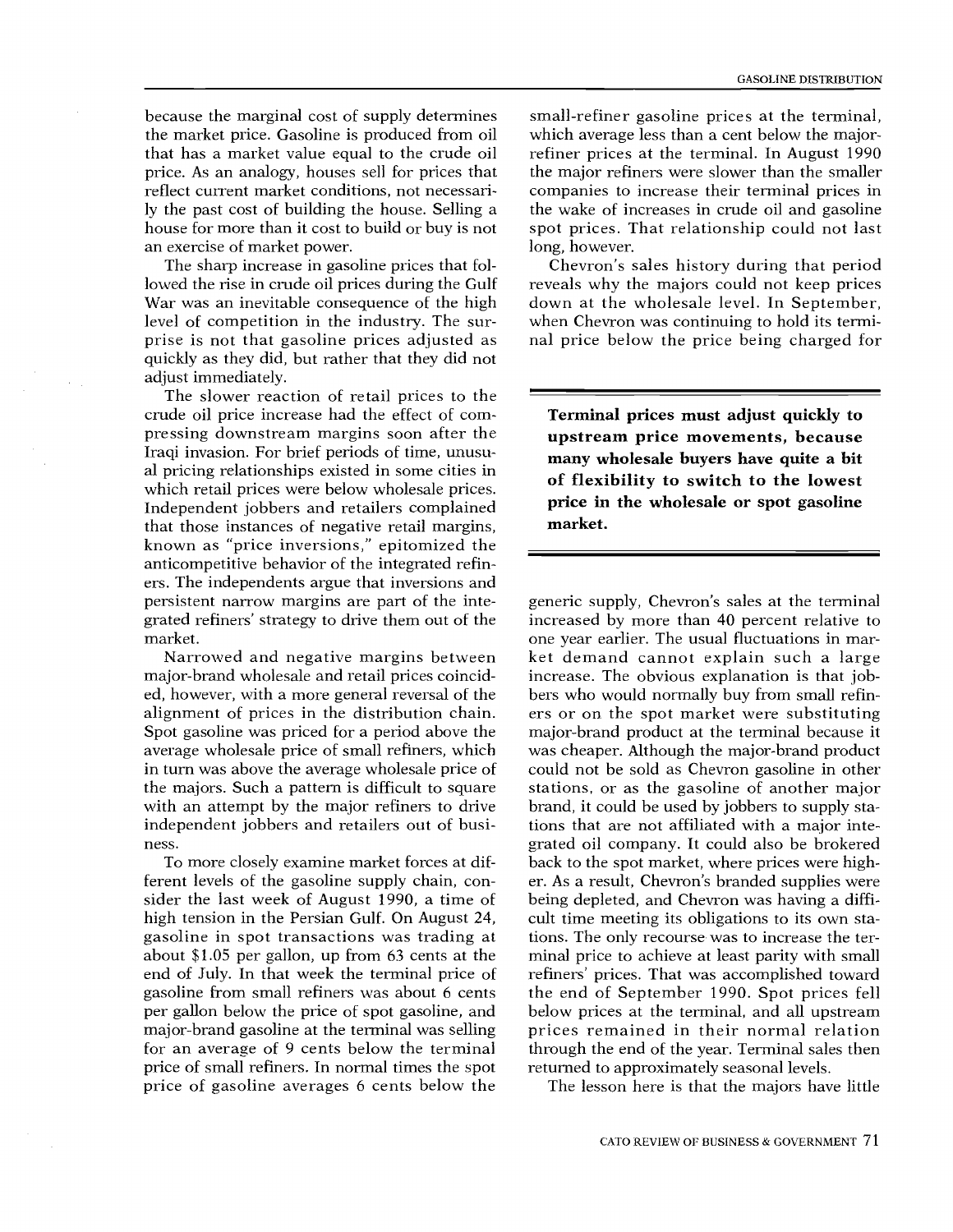ket or deplete inventories by hoarding cheaper pi ははe...- トerored .. Set..- r cf discretion to hold the line on price increases at the wholesale level. Terminal prices must adjust quickly to upstream price movements, because many wholesale buyers have quite a bit of flexibility to switch to the lowest price in the wholesale or spot gasoline market. The majors have more control over retail prices at their companyoperated stations (and in delivered prices to their direct-supplied brand-name stations) for the same reason that all gasoline retailers have pricing discretion—there is locational and brand differentiation among gasoline retailers. Differentiation among retail sellers permits longer lags in adjustment to upstream price changes, because buyers in that market do not instantly switch to the lowest price in the marfuel.

retail margins part of a conspiracy to eliminate<br>competition from major-brand independent job-Those pricing lags can result in brief periods of unusually low margins for gasoline retailers when upstream prices rise. Were the low or negative retail margins part of a conspiracy to eliminate bers and retailers? That seems very unlikely.

During the Persian Gulf conflict, a buyer was probably more likely to infer a marketwide change in gasoline prices if his usual station raised its price, and he was thus less likely to shop around in response.

Although the pricing relationships during the chaotic period were unusual, they are not too surprising when viewed in light of the sudden jump in crude oil prices and the differential price adjustment lags in the gasoline distribution chain. Those lags, in turn, appear to be a combination of responses to political pressures, the desire of retailers to protect market share, and other competitive forces, some of which are imperfect, but not anticompetitive.

Even before that decline, retail prices had caught br up with earlier changes, and retail margins had do The argument of a predatory strategy is further weakened when we observe the entire second half of 1990. Following the increased tensions in September, prices began to fall in late October. returned to normal levels. The lag in retail price

greater in the second half of 1990 than in the first age over the 1986 to 1990 period. Far from predatoprices and major-brand terminal prices was slightly many jobbers and retailers earned because of the gins. Overall, the average difference between retail conflict may have actually improved the margins adjustment to oil price decreases in the last two months of 1990 created unusually large retail marhalf of the year and slightly greater than the averry, the gasoline pricing during the Persian Gulf asymmetric response of retail to wholesale prices.

cult for a buyer to distinguish a local price buyers. If crude oil and gasoline prices have<br>been very stable, then a buyer knows that an buyer was probably more likely to infer a marping is more difficult and costly for gasoline ketwide change in gasoline prices if his usual prices increase more rapidly than they decrease crude oil and gasoline prices, comparison shopbuyers. If crude oil and gasoline prices have will look around for a better price. If prices are to whist of the set of the set of the set of the set of the set of the set of the set of the set of the set of the set of the set of the set of the set of the set of the set of the set of the set of the set of the set of t re trin in it ill hus at re tro m h / { {<br>at re er o m h / { { co se g ill hypothesis is that during times of changing unlikely to be a marketwide phenomenon and change from a marketwide change. For Still, this leaves the question of why retail in response to terminal price changes. One increase in retail gasoline price at one station is volatile, on the other hand, then it is more diffiinstance, during the Persian Gulf conflict, a station raised its price, and he was thus less likely to shop around in response.

If that is the case, then volatility in oil and ... .-. re.<br>E-ii<br>S-T gasoline prices will give short-run market power to individual retailers, which will speed up prices to terminal price changes. transmission of price increases. It would also tend to slow down transmission of price decreases, since the volatility associated with the change would push prices in the opposite direction of the change itself. The overall effect would be an asymmetric response of retail

An alternate theory of asymmetric retail price wholesale price of product, but when input does so relatively quickly, is the temptation of breaks up this resistance to price decreases, and transmission also incorporates the notion of short-run pricing discretion. The retail gasoline industry is very competitive, so firms end up pricing close to cost over the long term. When terminal prices rise, dealers increase their retail prices quickly to maintain retail price above the prices fall, each retailer attempts to maintain the previous price for as long as possible. What each retailer to cut price slightly to steal busi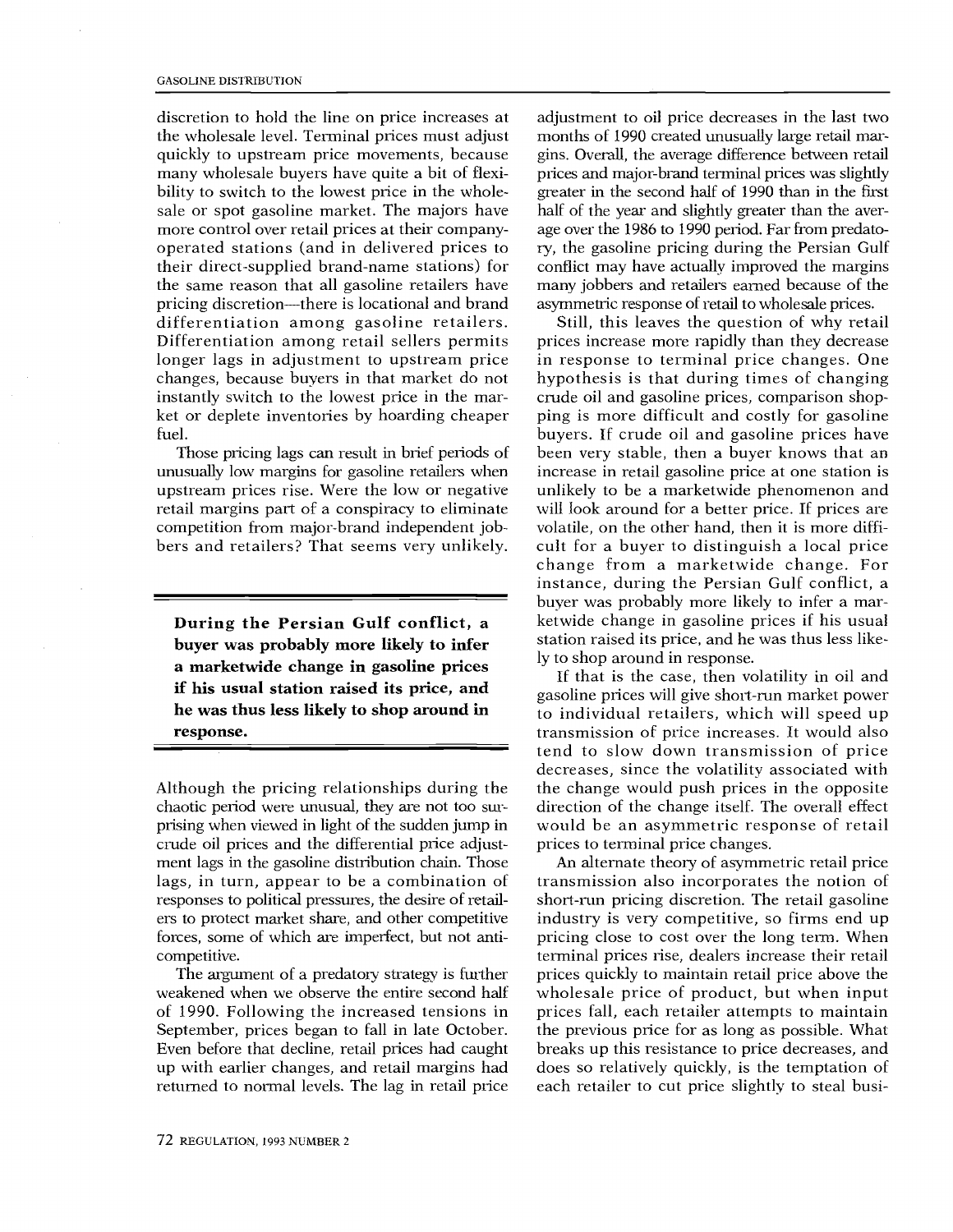ness from competitors. No station wants to be caught with a price above market, so once a seller thinks its competitors are cutting price, it does the same, and the above-cost pricing unravels. It appears that if this is the explanation, then the unravelling takes a few weeks.

Both explanations imply that service stations are vigorously, but not perfectly, competitive. The asymmetry allows them to earn higher revenues than if it did not exist, but the revenues are clearly not leading to excess profits. Rather, with the ease of entry into the market and mass exit among independent major-brand retailers, the asymmetry is probably just lessening the losses that some retailers would otherwise earn until the time that enough outlets disappear and the remaining dealers can break even.

#### Legislative Remedies: Curing a Healthy Patient? | "I have a feeling it's too soon for fossil fuels around here."

Proponents of the retail margin bills recently introduced in Congress argue that legislation is needed to prevent low or negative retail margins and to counter anticompetitive pricing behavior by integrated refiners that is designed to eliminate independent jobbers and retailers. The main effects of the bills, however, would be to increase retail gasoline prices further during supply disruptions, to limit supplies of gasoline to major-brand independent jobbers, and to interfere with the trend toward high-volume stations. Furthermore, the bills would require a massive regulatory structure.

The proposed gasoline margin bills would regulate only those refining companies that sell gasoline both at wholesale and at retail. Companies that are either 100 percent integrated into refining and marketing (that do not sell gasoline at wholesale) or refiners that do not have any direct operated stations would not be affected, while partially integrated refiners, a group that includes the 15 largest gasoline producers in the country, would bear large financial risks for failing to maintain sufficient gaps between the prices at their company-operated retail outlets and their upstream wholesale prices. As a result, the proposed legislation might cause the integrated refiners either to eliminate directoperated stations or to become more integrated into direct-operated stations and to abandon or reduce supplies to major-brand jobbers and independent dealers.

and is probably the outcome for which major-The first strategy is known as retail divorcement brand jobbers and retailers are hoping. That would



rice<br>e tl<br>ver be unfortunate, however, because the integration of refining and marketing is an efficient corporate structure for selling gasoline in many circumstances and the evidence, as we have seen, is that divorcement would not lower retail prices in the long run. Moreover, there is no evidence that retail divorcement would eliminate price inversions or periods of low margins.

support the proposed legislation. Retail divorcement would weaken the vertical supply efficien-The prospect of retail divorcement by integrated refiners reveals a plausible reason why minor-brand jobbers and retailers also strongly

The integration of refining and marketing is an efficient corporate structure for selling gasoline in many circumstances and the evidence, as we have seen, is that divorcement would not lower retail prices in the long run.

nost<br>roba<br>of t<br>ge f<br>rmc<br>not cy of integrated refiners in areas where they find company-operated stations to be most efficient. In such cases divorcement would probably raise the price charged by a large part of the retail sector-always a welcome change for other firms in the market. Furthermore, the major-brand integrated refiners are not only primary competition for minor-brand jobbers and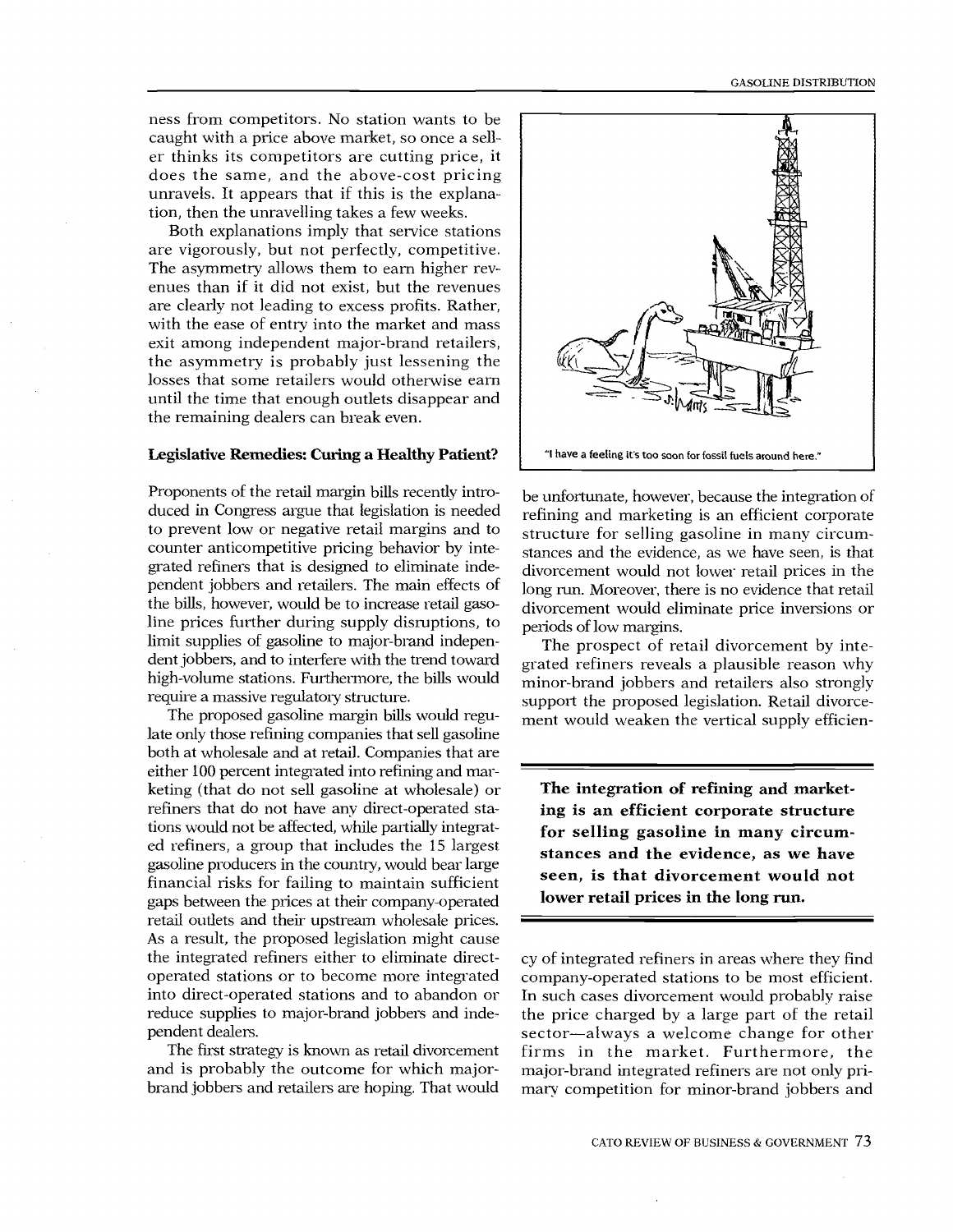terminal for use in minor-brand stations. It is no prior Gasoline Marketers, which is comprised of prio fewer efficient major-brand marketing avenues oil minor-brand independent jobbers and retailers, inc that could be bought in the spot market or at the the bills. retailers but also a potential supply source. With available, large refiners might have more supply surprise that the Society of Independent is a strong proponent of the gasoline margin

dently operated stations on an area-by-area basis refi tdoise self-steganscripping age primarity inrough company-operated stations.<br>
Furthermore, in response to a margin-regulation are<br>
bill, an integrated refiner *might* reasonably pursue and Eliminating wholesale market sales probably is ef ed refiners is eliminating or restricting wholesale wo An alternative to retail divorcement by integratvolume to all jobbers and direct-supplied retailers. would not be practical in most regions where independent major-brand jobbers and retailers are a refiner's primary channel of gasoline distribution, but it could be in areas where a refiner distributes primarily through company-operated stations. Furthermore, in response to a margin-regulation a long-term strategy of phasing out its indepenand moving towards company operation.

would trigger large damages and expose them to eve If refiners do not divest their retail operations or eliminate service to independent jobbers, at least in the near term, they will change their pricing practices and sales policies to reduce the risk of legal penalties. Even if the legally mandated margin requirements were satisfied on average, integrated refiners would recognize the possibility that normal variations in market prices over time and geographical area, or simply errors in reporting prices,

Although price stability surely has its virtues, the costs of imposing such stability artificially are hardly ever communicated to the public.

costly lawsuits. The fines prescribed in some of the bills are so large and the uncertainty about the outcome of a jury deliberating over the operating costs of direct-operated stations are so great that a refiner would go to great lengths to avoid breaking the margin trip wires. If we assume that the refiner continues to operate at both retail and wholesale levels in gasoline distribution, that means either lowering wholesale prices and rationing independent jobbers or raising retail prices or both.

is efficient to some retail sellers and less than is effiprices faster than it otherwise would. To the extent d l น i น i inallel whisiaelis .ee aa uiner'<br>all'www.<br>s clies<br>interperate as a<br>did www.<br>uga and would then be forced into imposing some sort d x t o e p n e a g ag ai '' e tu h likely to be violated, the refiner's best response to t oil tt e d tt tt p d d n i- e محمد e a a a u - y n y - n e i- g During unusual and sudden increases in crude oil prices, when margin requirements are most the proposed laws would usually be to raise retail that the refiner responded by lowering wholesale prices or raising them less quickly, it would increase demand when supplies are already tight of rationing. Rationing would be necessary to keep jobbers from depleting a refiner's inventory and would affect most or all independent jobbers and dealers. Rationing would allocate more supply than cient to others and thus would disrupt the entire distribution system.

ulale<br>ale ffi<br>ffi nt tri Mt<br>te ion the le di linne<br>di linne e c xit<br>e e di linne<br>e e di linne<br>e ffi.<br>e e di linne e r de me de me de me de me de me de me de Sc 'UK '-. '-' "c3 r,-, i1. ect<br>'y l<br>ties<br>ine<br>are lation by showing that its actual marketing costs grated refiner to defend itself against an alleged viodefense would subject each station operated by a sumers, who ultimately have to bear the costs. grated refiner to defend itself against an alleged violation by showing that its actual marketing costs<br>are less than the difference between its retail price<br>and its unstream price aboved to reall massless for a ty review because there is no uniform accounting<br>standard in the retail gasoline industry. Requiring Most of the proposed bills would allow an inteand its upstream price charged to resellers. Such a refiner to the equivalent of public utility regulation. The determination of costs would have all the complexity of a rate review in a public utility regulatory proceeding, a process that can consume more than a year of effort by a team of professional regulatory staff. The companies covered by the proposed legislation directly operated about 11,000 stations in 1990. A review of their marketing costs would be more complex in some respects than a public utility review because there is no uniform accounting even a small fraction of the 11,000 stations to undergo a cost audit would be an extraordinary burden on both the affected companies and con-Moreover, the uncertainties of a cost review are so great that integrated refiners would have little way of knowing when they are, or are not, in compliance with the law.

buy at the lowest price, and the refiner is able to Some of the proposed bills would also eliminate the volume-discount incentive programs that many refiners use to encourage lower retail margins at franchised stations. That too is a misguided interference in the vertical supply relationship. An efficient distribution system delivers product to consumers at the lowest possible cost. Refiners and consumers have similar interests in maintaining an efficient retail network---the consumer is able to sell more product. Retailers often have interests opposed to those of refiners and consumers. Large